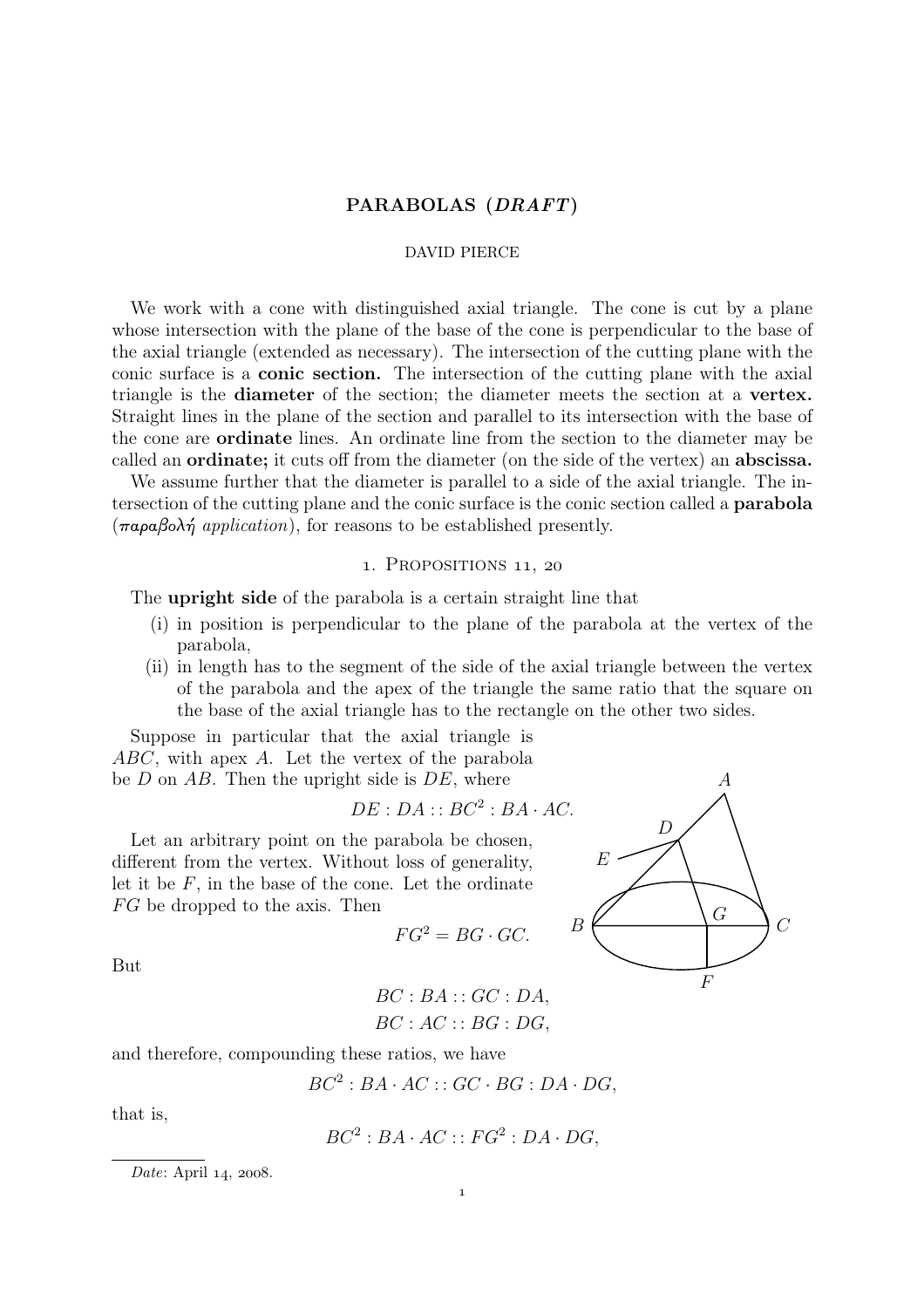so that

$$
DE: DA :: FG^2: DA \cdot DG,
$$
  

$$
DE \cdot DG: DA \cdot DG :: FG^2: DA \cdot DG,
$$
  

$$
DE \cdot DG = FG^2.
$$

In particular, squares on ordinates are to each other in the ratio of the corresponding abscissas.

# 2. PROPOSITION 17, 18, 19

Straight lines drawn ordinatewise at the vertex fall outside the section; the section need not be parabola. For, suppose a straight line drawn from the vertex passes within the section, but is not the diameter. Apollonius seems to slip here by assuming that this straight line must meet the section. If it does meet the section, then a chord is formed that is not bisected by the diameter: therefore that chord is not drawn ordinatewise.

Suppose this straight line does not meet the section. Then it must meet the chord of the section that is in the base of the cone. This chord is ordinate, and therefore the other straight line is not ordinate.





Straight lines within a section that are parallel to a chord meet the section in both directions; again, the section need not be a parabola. For, the chord cuts off a piece of the section. If the straight line is within the region bounded by the chord and this cut-off piece, then it must meet the section, as it cannot meet the chord. Suppose the straight line is on the other side of the chord. From one end of the chord, draw another chord to the other unbounded piece of the section. The original straight line meets this chord either inside or outside the section; in either case, it must meet the section. By symmetry, it meets the section

in the other direction too.

Hence, in particular, ordinate lines within the section must meet the section in both directions.

### 3. PROPOSITIONS  $22, 24, 26$

Every chord of the parabola meets the diameter (extended as necessary). For, from the ends of the chord, let ordinates be dropped. If these are equal, then there is only one corresponding abscissa, and the chord must consist of these two ordinates. If the ordinates are unequal, then the chord is not parallel to the diameter, so these two straight lines must meet.

Similarly, a straight line outside the parabola, but meeting it at a point, must meet the diameter. For, drop the ordinate from the meeting point, and drop another with a greater abscissa. (We can do this by 19.) The latter ordinate is longer; extended to meet the original straight line (as it must), it becomes longer still. Therefore the original straight line is not parallel to the diameter; so the two straight lines meet.